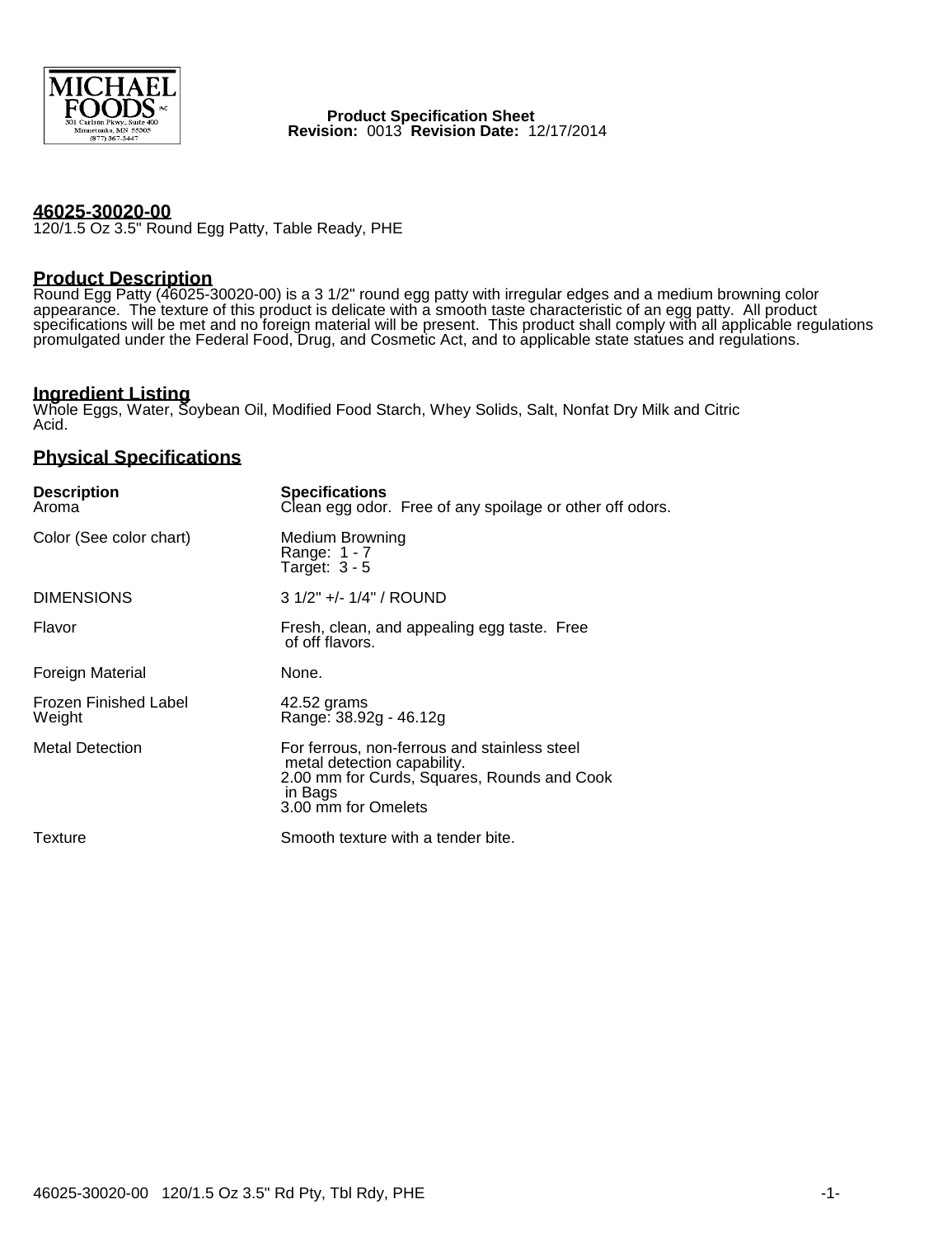# **Microbiological Specifications**

| <b>Description</b><br>Salmonella | <b>Specifications</b><br>Negative/100 g |
|----------------------------------|-----------------------------------------|
| <b>SPC</b>                       | $<$ 10,000 cfu/g                        |
| L. monocytogenes                 | Negative/50 g                           |
| E. coli                          | $<$ 10 cfu/g                            |
| Coliforms                        | $<$ 10 cfu/g                            |
| Coagulase (+) Staph              | <10 cfu/g                               |

### **Packaging Requirements General Information**

| <b>Specifications</b><br><b>Description</b> |                           |
|---------------------------------------------|---------------------------|
| Case Dimension                              | 12.375" x 8.375" x 8.750" |
| Product Count per Case                      | 120                       |
| Case/Cubic Feet                             | 0.520                     |
| Cases/Pallet                                | 144                       |
| Cases/Layer                                 | 18                        |
| Gross Product Case Weight/Lbs (w/o pallet)  | 11.876                    |
| Net Product Weight/Lbs                      | 11.250                    |
| Gross Product Case Weight/Lbs (w/pallet)    | 12.258                    |

### **Plant Specific**

| <b>Description</b>            | Value              | <b>Description</b>                 | Value              |
|-------------------------------|--------------------|------------------------------------|--------------------|
| <b>MGW - Gaylord</b>          |                    | Papetti's of lowa                  |                    |
| Bag, 70004, Auto              | 607541             | Polybag, Clear, 19.5 x 13 1/4 x 30 | 607303             |
| Boxes, 30020                  | 607293             | Boxes, 30020                       | 607293             |
| box dimension                 | 12.375x8.375x8.750 | box dimension                      | 12.375x8.375x8.750 |
| Chip Board 40 x 48 18 PT.     | 604353             | Chip Board 40 x 48 18 PT.          | 604353             |
| box dimension                 | 0.000x0.000x0.000  | box dimension                      | 0.000x0.000x0.000  |
| Dividers, 70004               | 600302             | Tape, Large, Intertape (3000)      | 607137             |
| box dimension                 | 0.000x0.000x0.000  | Dividers, 70004                    | 600302             |
| Tape, Machine, Clear, Acrylic | 614243             | box dimension                      | 0.000x0.000x0.000  |
| <b>Description</b>            | Value              | <b>Description</b>                 | Value              |
| <b>PHE - Klingerstown</b>     |                    |                                    |                    |
| Bag, 70004, Auto              | 607541             |                                    |                    |
| Boxes, 30020                  | 607293             |                                    |                    |
| box dimension                 | 12.375x8.375x8.750 |                                    |                    |
| Dividers, 70004               | 600302             |                                    |                    |
| box dimension                 | 0.000x0.000x0.000  |                                    |                    |
| Tape, Machine 3 IN            | 600390             |                                    |                    |
| Chip Board 40 x 48 18 PT.     | 604353             |                                    |                    |
| box dimension                 | 0.000x0.000x0.000  |                                    |                    |

See Pallet Layout Report for pallet configuration.

| <b>Description</b>                 | Value              |
|------------------------------------|--------------------|
| <b>Papetti's of lowa</b>           |                    |
| Polybag, Clear, 19.5 x 13 1/4 x 30 | 607303             |
| Boxes, 30020                       | 607293             |
| hox dimension                      | 12.375x8.375x8.750 |
| Chip Board 40 x 48 18 PT.          | 604353             |
| hox dimension                      | 0.000x0.000x0.000  |
| Tape, Large, Intertape (3000)      | 607137             |
| Dividers, 70004                    | 600302             |
| hox dimension                      | 0.000x0.000x0.000  |